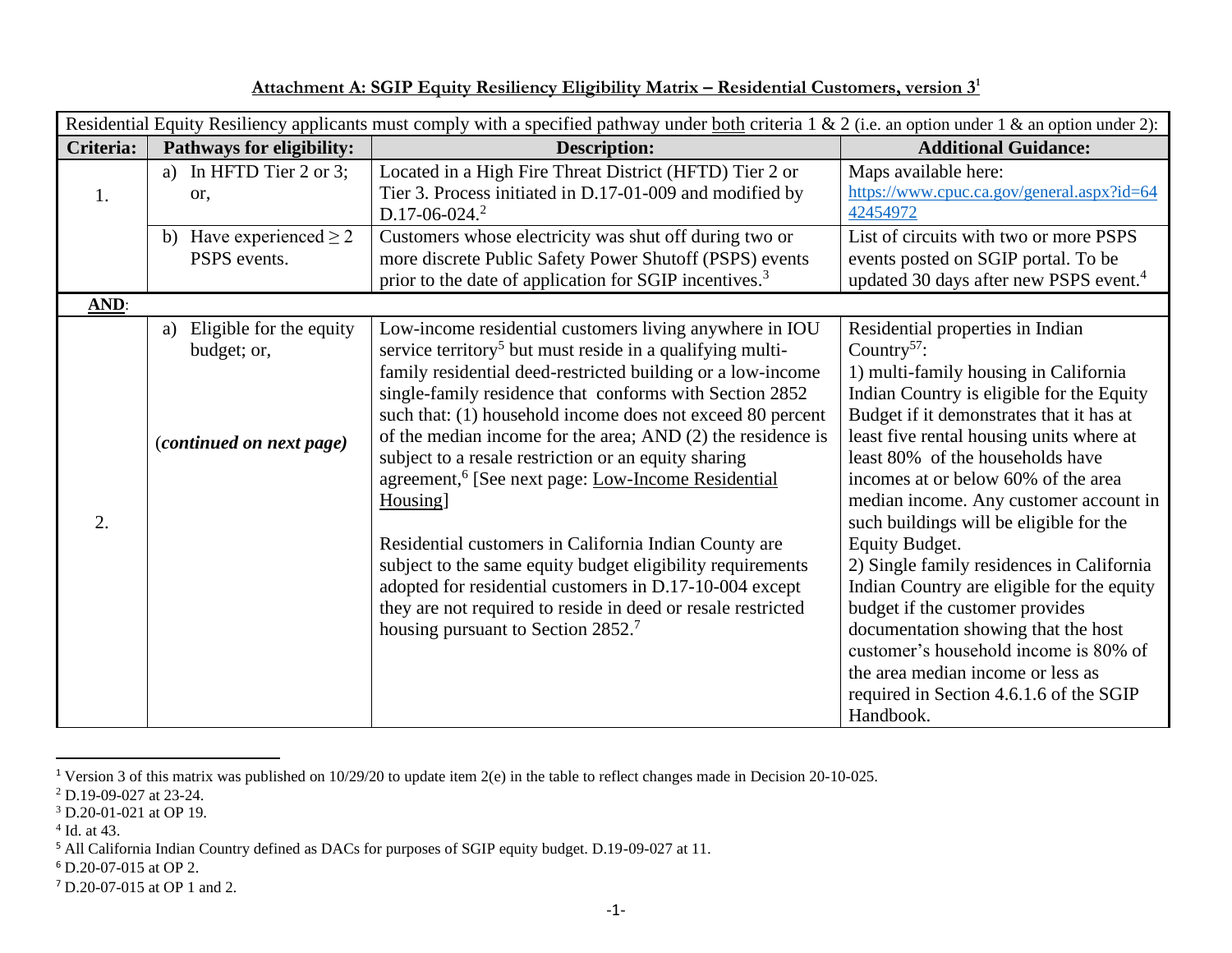| b)           | Eligible for medical                                                                 | Eligible for the medical baseline program as defined in                                                                                                                                                                                                                                                                                                                                                                                                                                                                                                                                                                                                                                                                                                                       | Low-income residential housing                                                                                                                                                                                                                                                                                                                                                                                                                                                                                |
|--------------|--------------------------------------------------------------------------------------|-------------------------------------------------------------------------------------------------------------------------------------------------------------------------------------------------------------------------------------------------------------------------------------------------------------------------------------------------------------------------------------------------------------------------------------------------------------------------------------------------------------------------------------------------------------------------------------------------------------------------------------------------------------------------------------------------------------------------------------------------------------------------------|---------------------------------------------------------------------------------------------------------------------------------------------------------------------------------------------------------------------------------------------------------------------------------------------------------------------------------------------------------------------------------------------------------------------------------------------------------------------------------------------------------------|
|              | baseline; or,                                                                        | D.86087, 80 CPUC 182.                                                                                                                                                                                                                                                                                                                                                                                                                                                                                                                                                                                                                                                                                                                                                         | requirements <b>do not</b> apply. <sup>8</sup>                                                                                                                                                                                                                                                                                                                                                                                                                                                                |
| $\mathbf{c}$ | Have serious<br>illness/condition that's<br>life-threatening if<br>disconnected; or, | Customer that has notified their utility of a serious illness or<br>condition that could become life-threatening if electricity is<br>disconnected, as defined in D.12-03-054.                                                                                                                                                                                                                                                                                                                                                                                                                                                                                                                                                                                                | Low-income residential housing<br>requirements <b>do not</b> apply. <sup>6</sup>                                                                                                                                                                                                                                                                                                                                                                                                                              |
|              | d) Have SASH, DAC-                                                                   | SGIP applicants who can demonstrate they have received an                                                                                                                                                                                                                                                                                                                                                                                                                                                                                                                                                                                                                                                                                                                     | Incentive reservation letter or equivalent                                                                                                                                                                                                                                                                                                                                                                                                                                                                    |
|              | SASH, MASH, or                                                                       | "incentive reserved" status in the SASH, DAC-SASH,                                                                                                                                                                                                                                                                                                                                                                                                                                                                                                                                                                                                                                                                                                                            | documentation verifying that applicant is                                                                                                                                                                                                                                                                                                                                                                                                                                                                     |
|              | <b>SOMAH</b> incentives                                                              | MASH, or SOMAH programs are deemed eligible for the                                                                                                                                                                                                                                                                                                                                                                                                                                                                                                                                                                                                                                                                                                                           | approved to participate in listed programs                                                                                                                                                                                                                                                                                                                                                                                                                                                                    |
|              | reserved; or,                                                                        | SGIP equity budget.                                                                                                                                                                                                                                                                                                                                                                                                                                                                                                                                                                                                                                                                                                                                                           | is sole documentation needed. <sup>9</sup>                                                                                                                                                                                                                                                                                                                                                                                                                                                                    |
|              | e) Household reliant on<br>electric pump wells<br>for water supplies. <sup>10</sup>  | Households that rely on electric-pump wells for their water<br>supply must demonstrate an annual household income of no<br>greater than 80 percent of Areas Median Income (AMI) and<br>residential multi-family buildings to demonstrate they are<br>either located in a disadvantaged community as defined by<br>SGIP or that at least 80 percent of building households have<br>incomes at or below 60 percent of AMI. Households must<br>also provide an attestation, under penalty of perjury, stating<br>that the storage installation site is a primary residence<br>occupied by either a homeowner or tenants; and provide an<br>attestation, under penalty of perjury, stating that the<br>residence is not provided water by a municipal or private<br>utility. $11$ | Customers that do not rely on an electric-<br>pump well for their water supply but<br>instead rely on an electric booster pump<br>to access water provided by a municipal<br>or private utility are not eligible.<br>Customers that are eligible to be served<br>by a municipal water district or private<br>utility but do not take such service and<br>instead rely on an electric-pump well for<br>their water supply are eligible, if the<br>customer meets all other required<br>criteria. <sup>12</sup> |

<sup>8</sup> D.19-09-027 at 23.

<sup>&</sup>lt;sup>9</sup> Id at 97-98.

 $10$  D.20-01-021 at 45.

<sup>11</sup> D.20-10-025- at OP 1-2 and COL 1-5.

 $^{12}$  Id at OP 2 and COL 6.